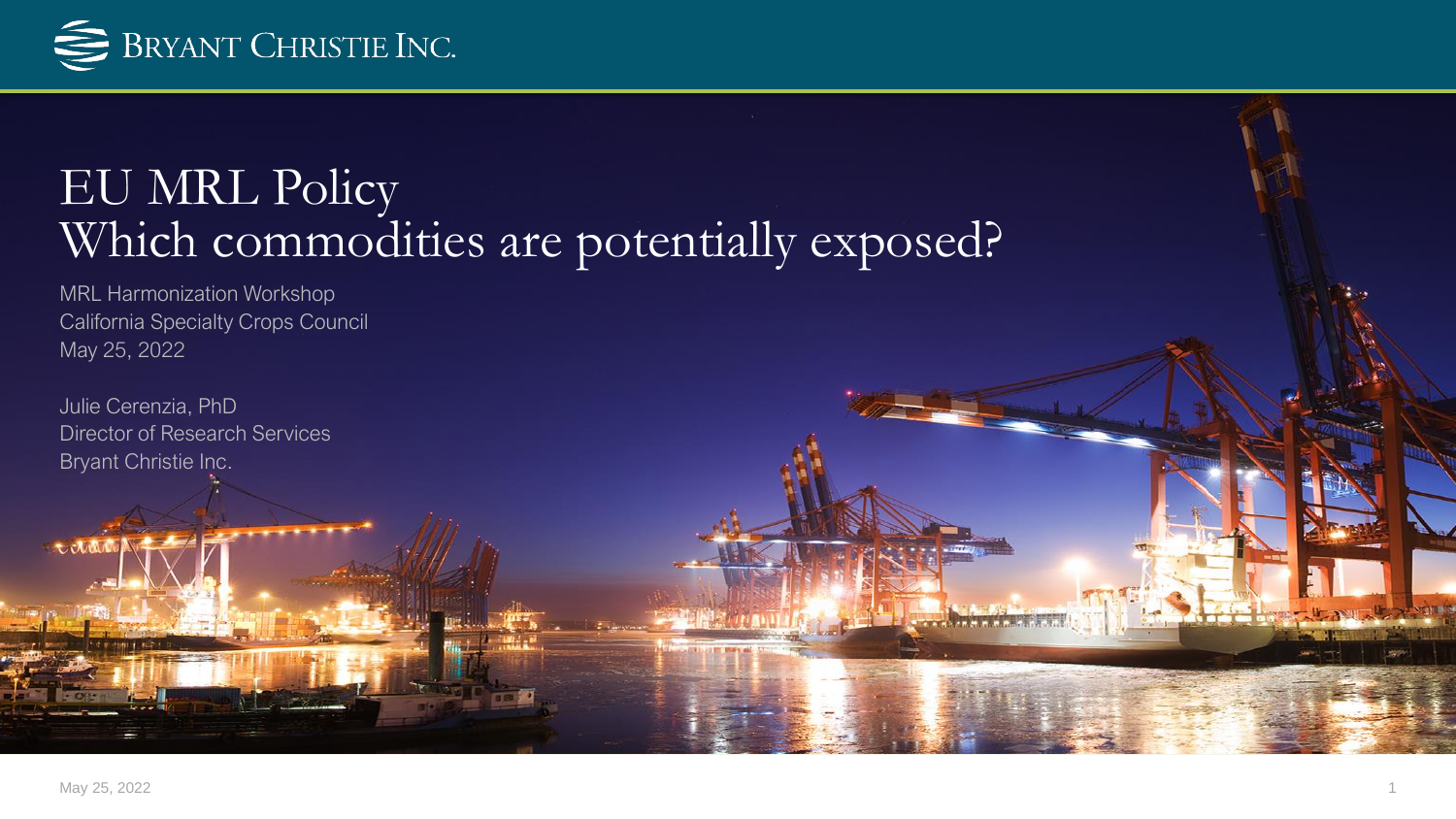

#### How do we know which commodities might be affected?

- Which active ingredients have been or will be non-renewed or expire due to Regulation 1107/2009?
- Review of implementing regulations published from January 2018 through June 2021
	- Classified as genotoxic, carcinogen, toxic for reproduction, or endocrine disruptor
	- Not renewed based on other concerns or restricted to greenhouses or non-edible crops
	- Registrants have not submitted or withdrawn the application for renewal
	- "Not expected to satisfy approval criteria"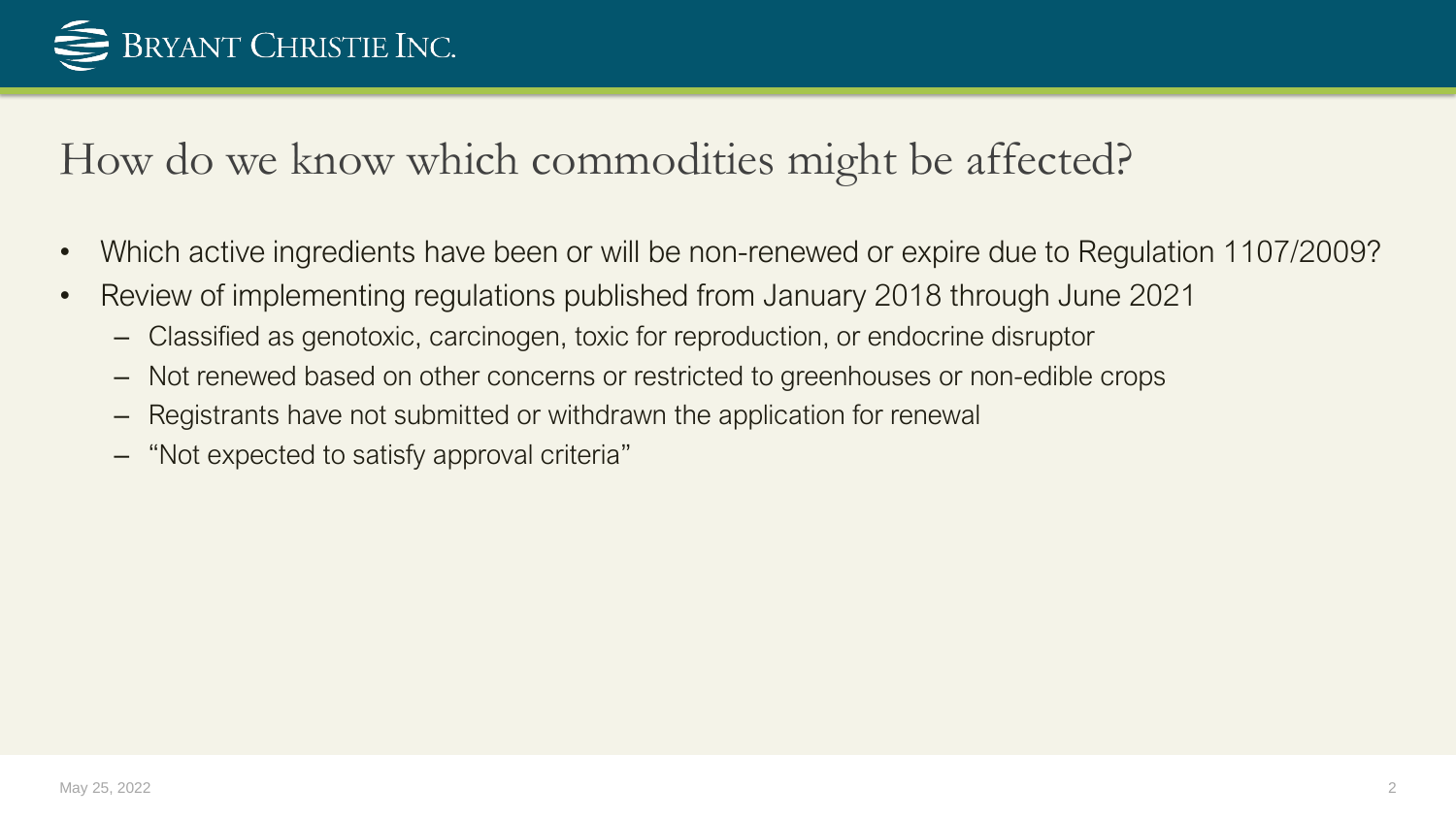

#### How do we know which commodities might be affected?

• Which active ingredients have been or will be non-renewed or expire due to Regulation 1107/2009?



107 Active Substances Identified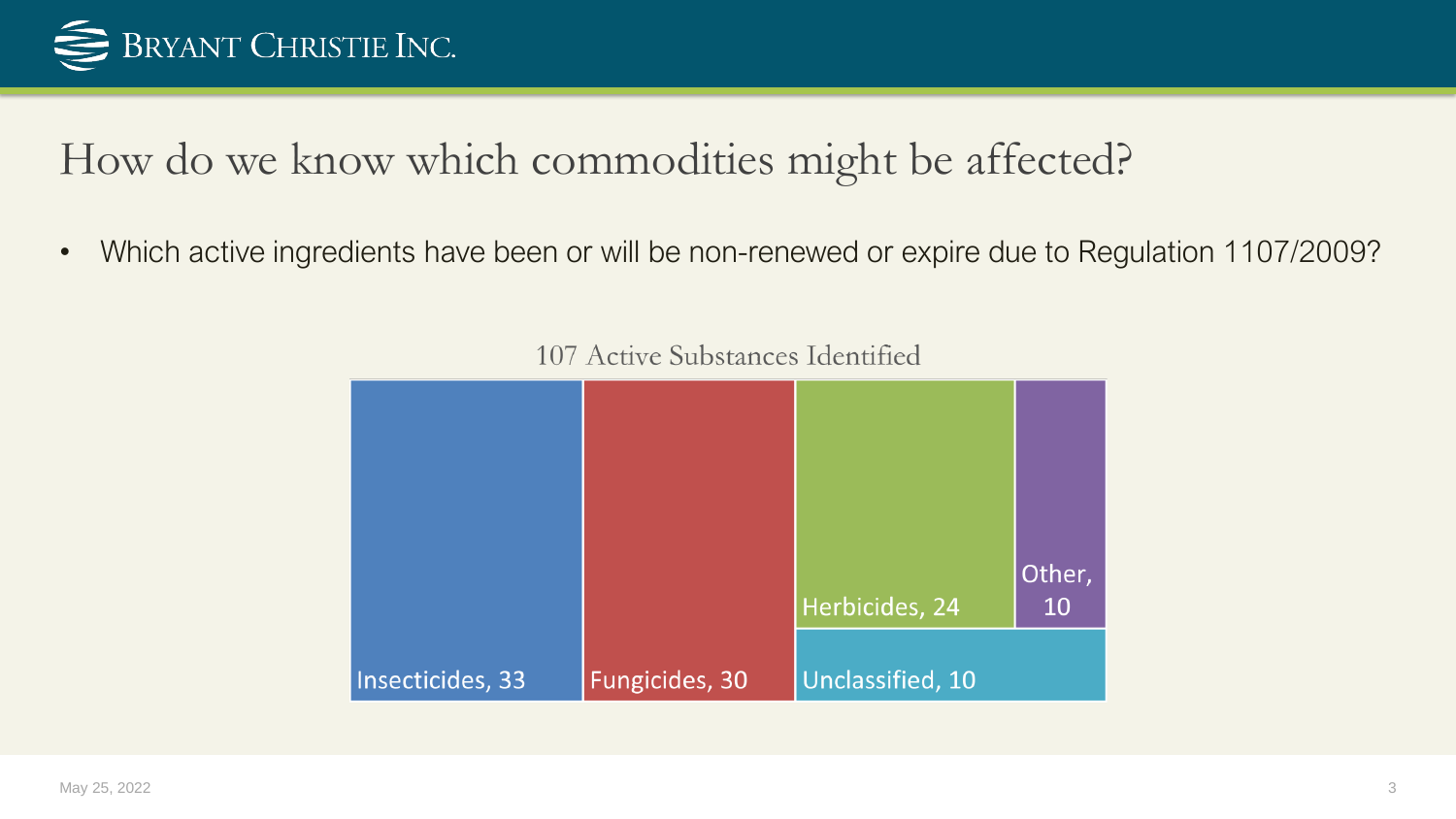

#### How do we know which commodities might be affected?

- Which MRLs would *materially* change?
	- Some already set at DEFAULT
	- Some already set at 0.01 ppm or less
	- Some already set at the level of detection or level of quantification (LOD/LOQ)
	- Some are exempt in the EU
- Which EU imported commodities are subject to these MRLs?
	- Aligned MRL commodities to traded commodities
	- Removed products of animal origin, not for food use, more processed
	- Arrived at 95 four-digit HS codes, 12 parsed to the 6- or 8-digit CN code
	- NOTE: Trade data aggregates the MRL commodity with many other commodities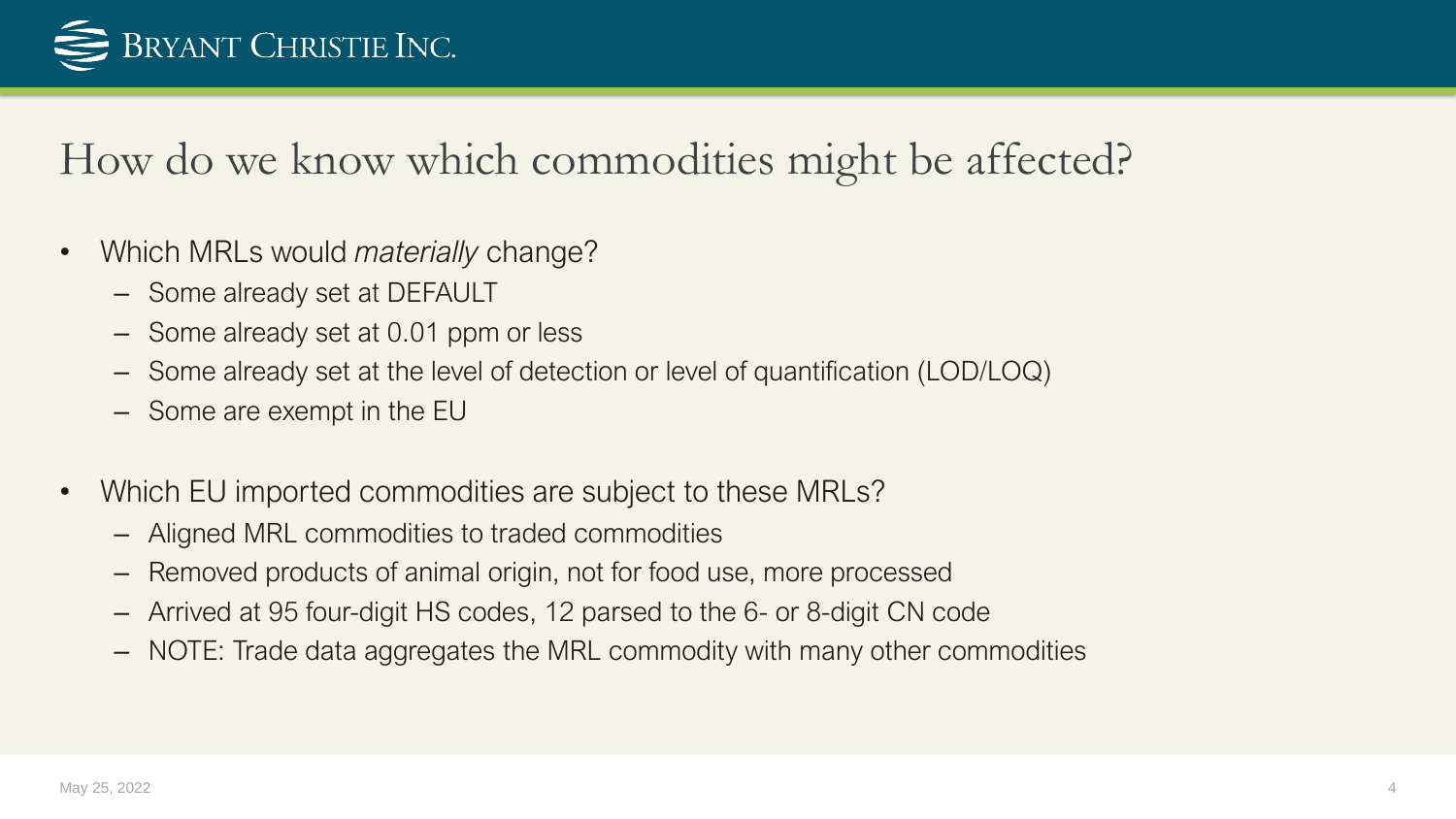

### Scope and Limitations of the Study

- Commodities are "potentially affected" if they have *even one* MRL that becomes more stringent
- We do not know whether the active ingredients (AIs) are registered for use in exporting countries
- No analysis of *new* MRL disharmonization with specific trade partners
- We do not know what active substances are *actually used*, or *how*

- ➢ The study does not predict trade disruptions or estimate an economic impact
- ➢ The study identifies the universe of EU agri-food and feed imports that could be affected by more stringent MRLs and reports the value of those trade flows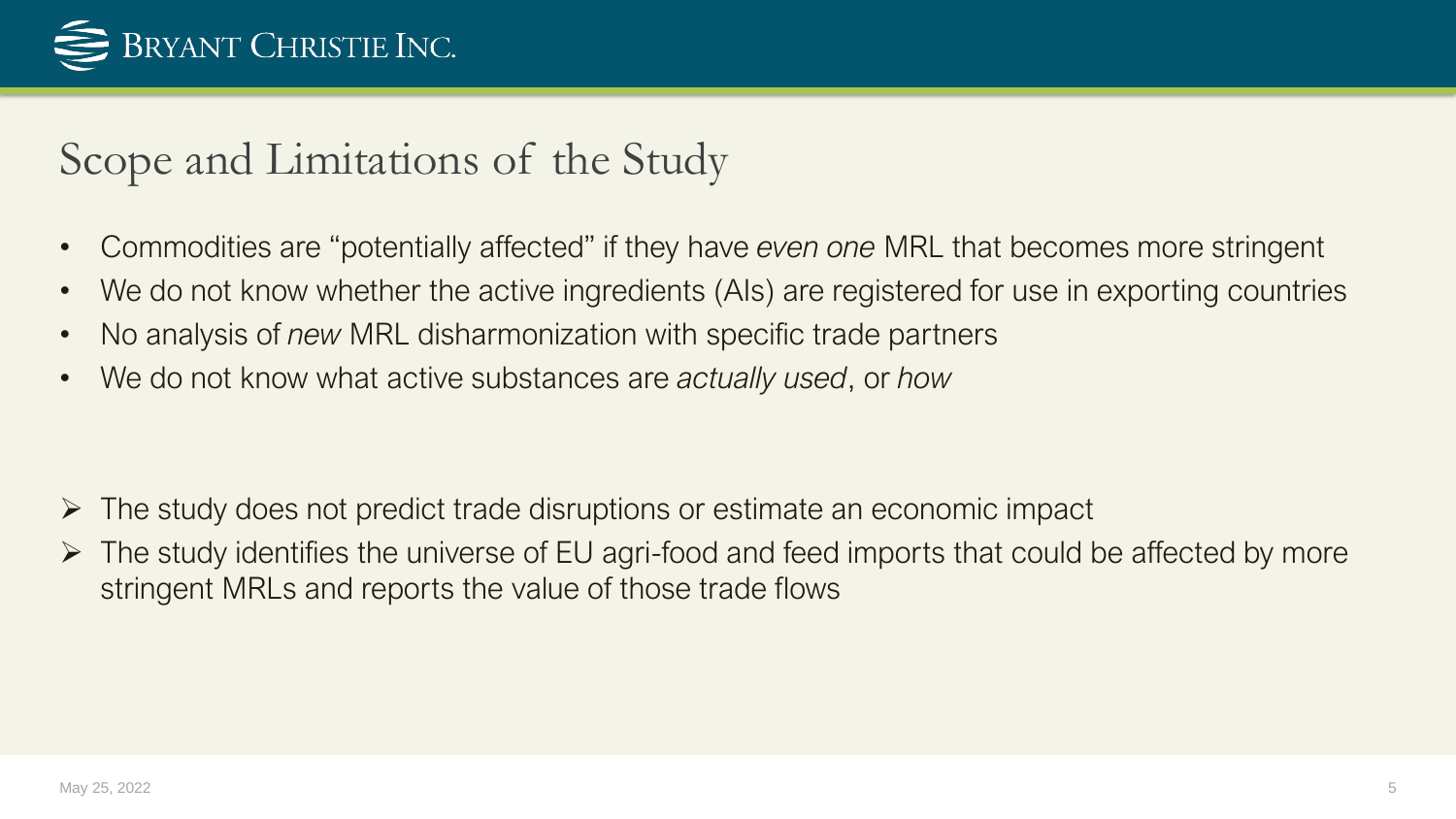

Over 60% of all EU agri-food and feed imports from the world have MRLs that are expected to become more stringent.

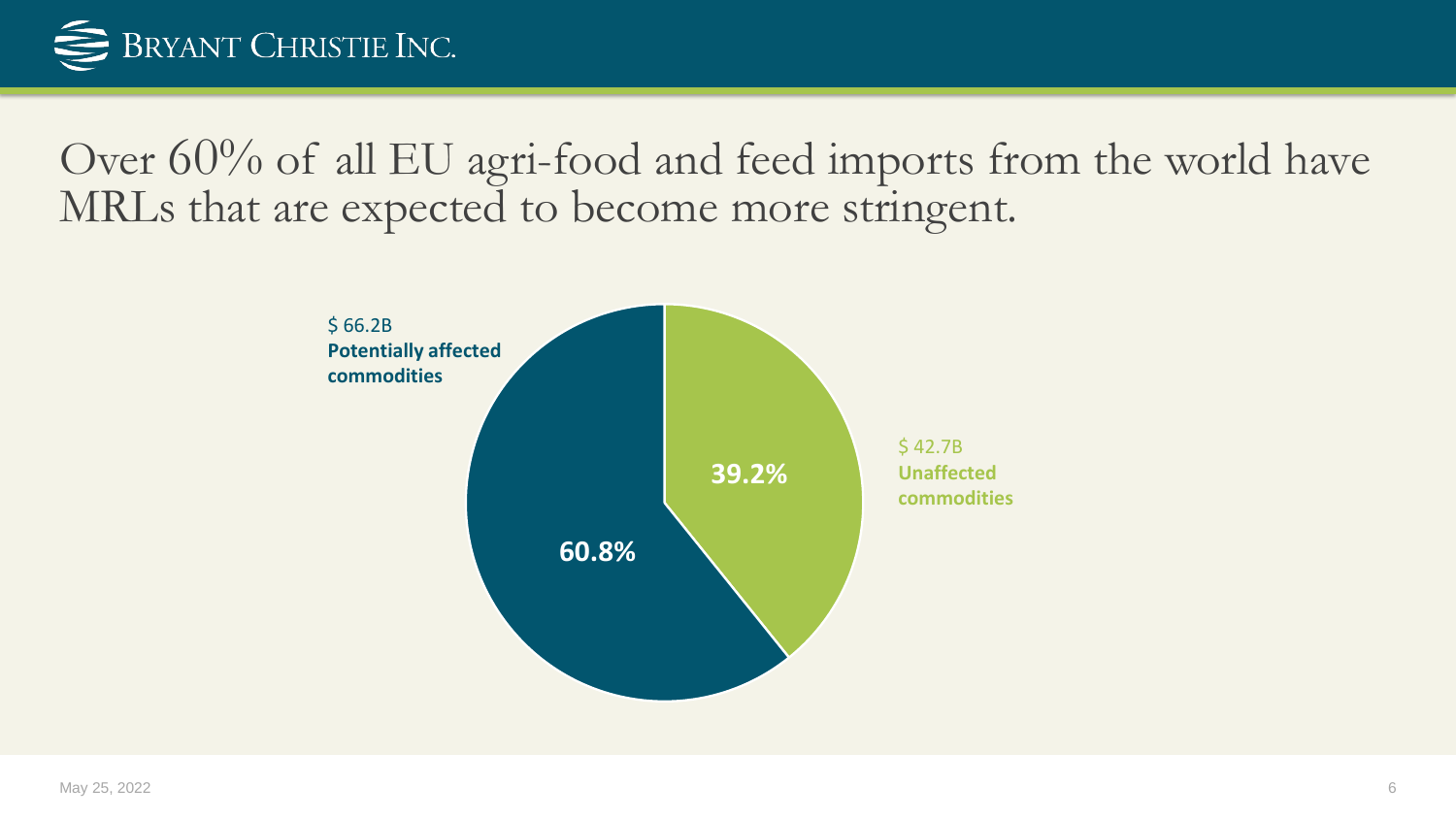

Among U.S. agri-food and feed exports to the EU,  $65\%$  by value have MRLs that are expected to become more stringent..

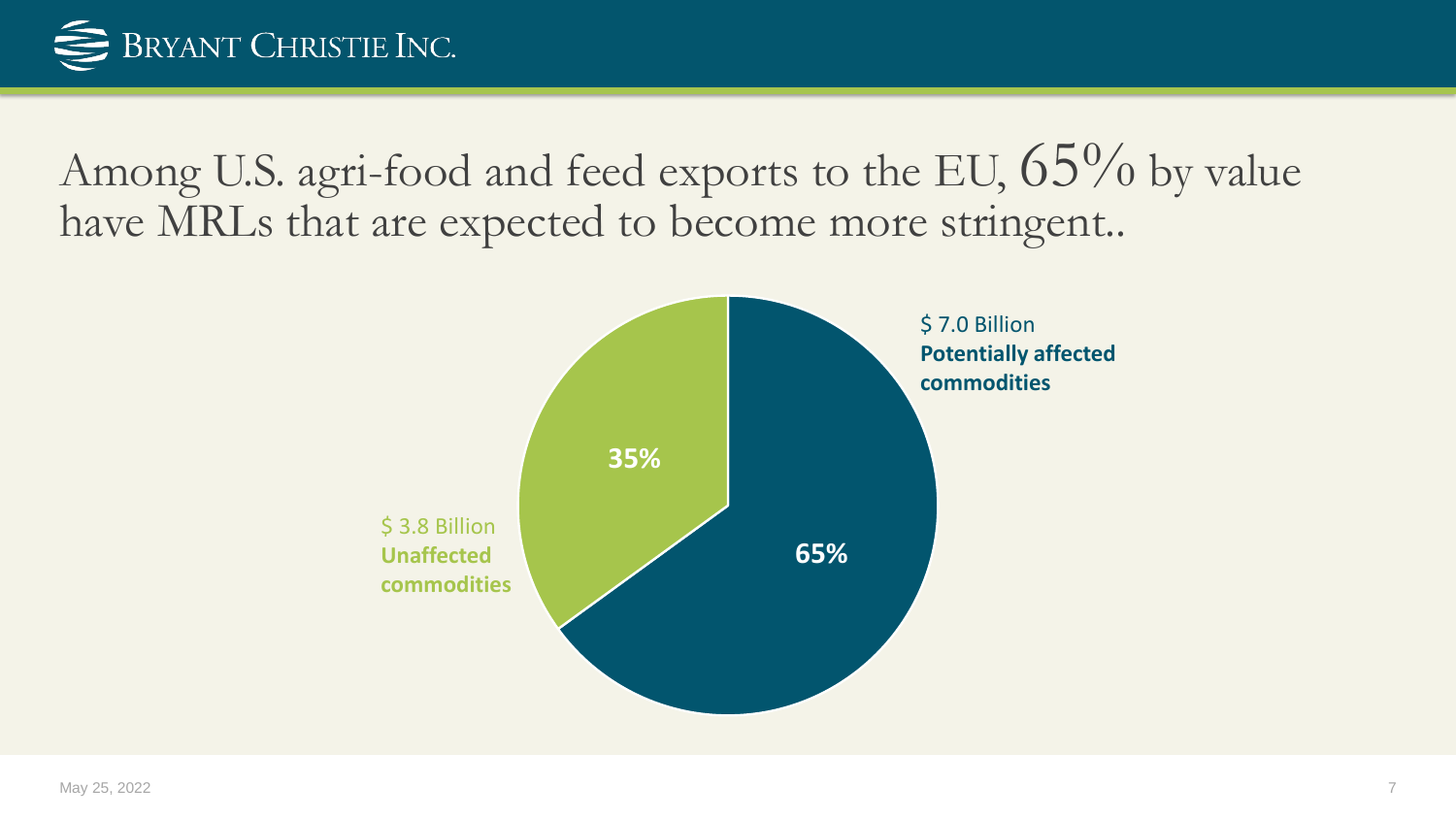# BRYANT CHRISTIE INC.

The share of agri-food and feed exports to the EU that could be affected is highest in some lower-income regions.

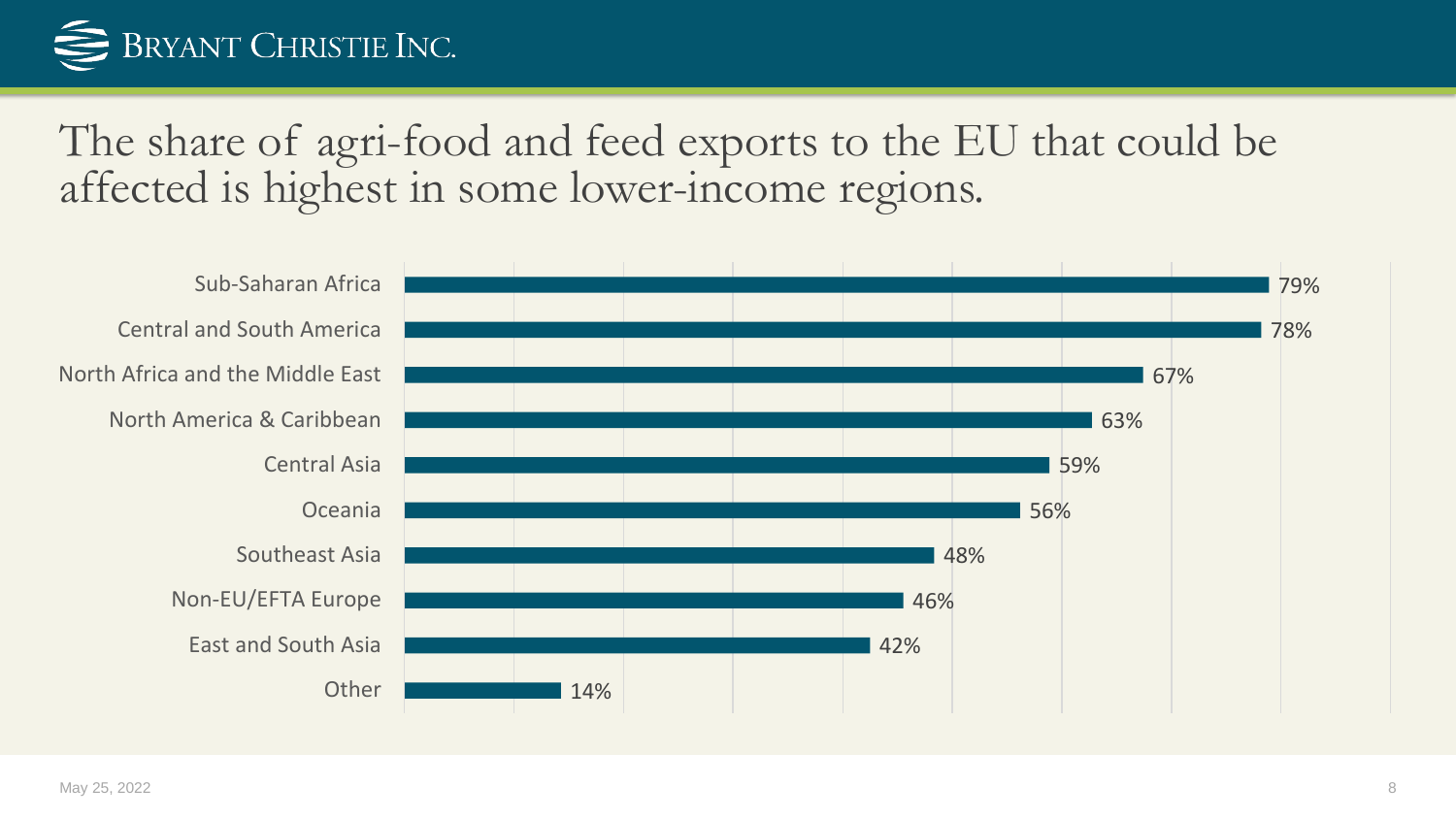

#### U.S. exports comprise 8.5% of potentially affected global import value.

|                                           |                             |                                | United States<br>8.5%  | North Africa<br>and the<br><b>Middle East</b><br>6.2% | East and<br>South Asia<br>5.8%          |
|-------------------------------------------|-----------------------------|--------------------------------|------------------------|-------------------------------------------------------|-----------------------------------------|
| <b>Central and South America</b><br>32.0% | Non-EU/EFTA Europe<br>18.1% | Sub-Saharan<br>Africa<br>13.3% | Southeast Asia<br>7.7% | Other N.<br>America<br>and<br>Caribbean<br>3.8%       | Oceania<br>2.6%<br>Central Asia<br>1.9% |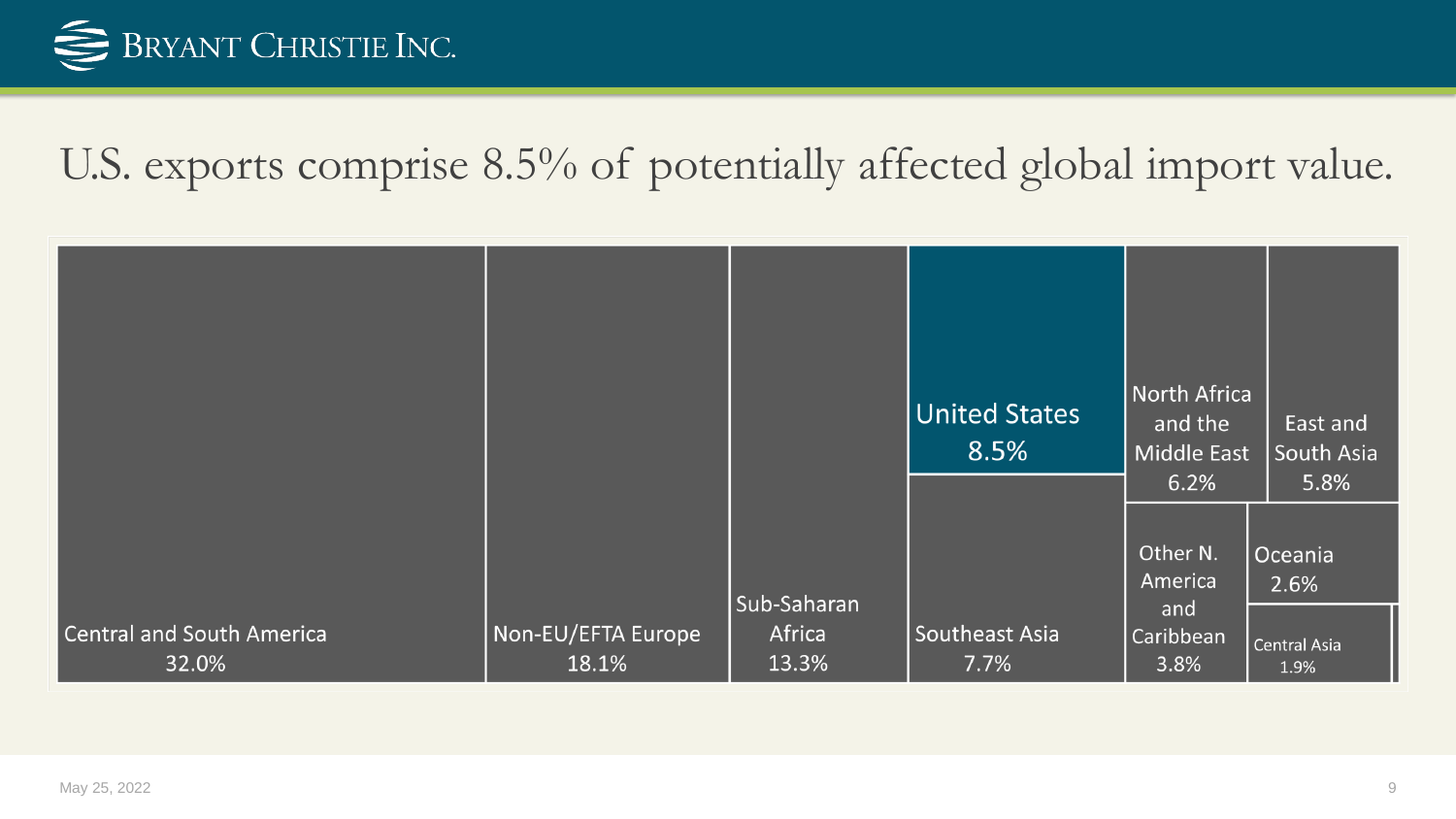

## 49.5% of potentially affected EU import value is in specialty crops.

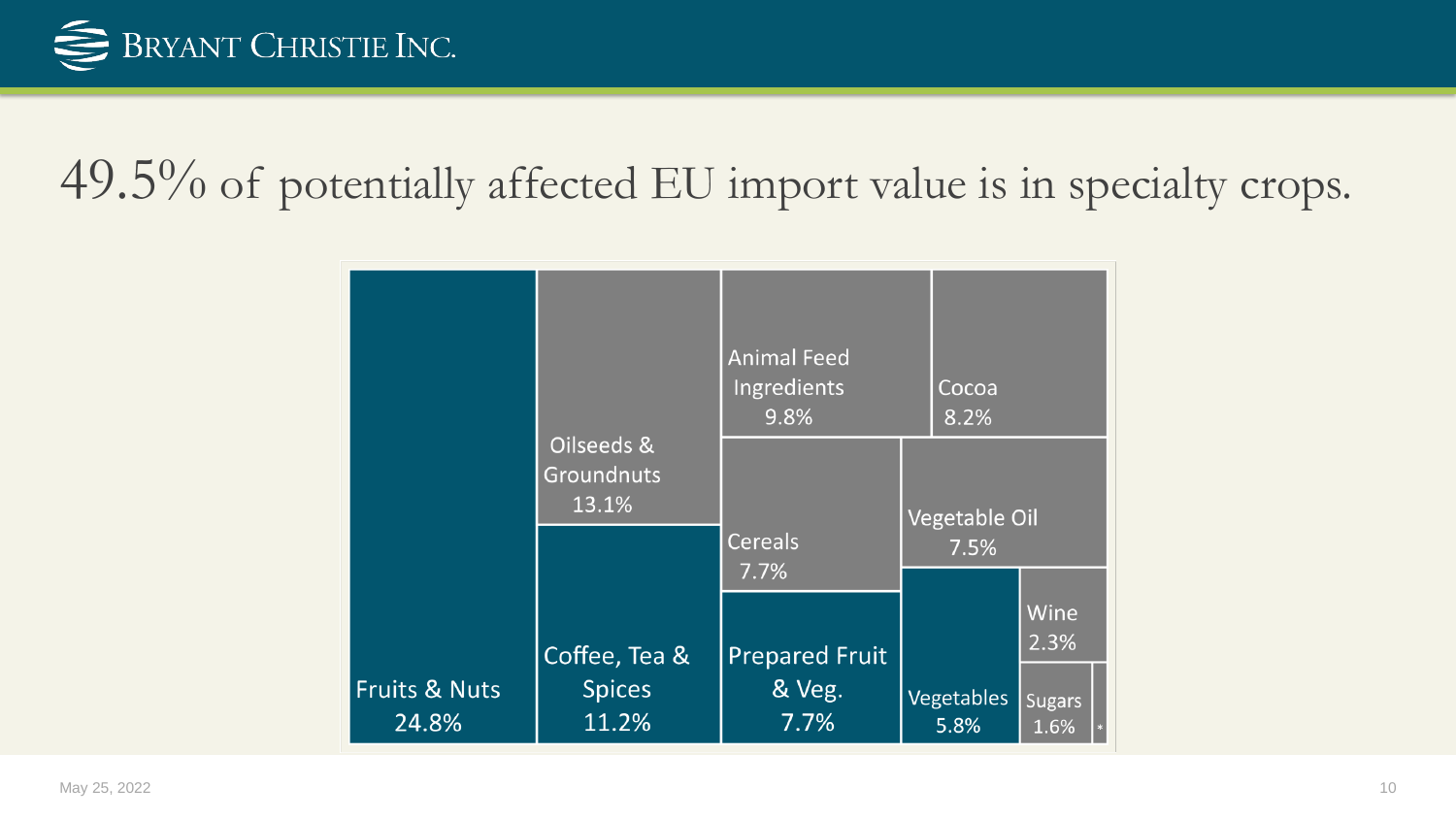

#### Almost all specialty crops face more stringent MRLs.

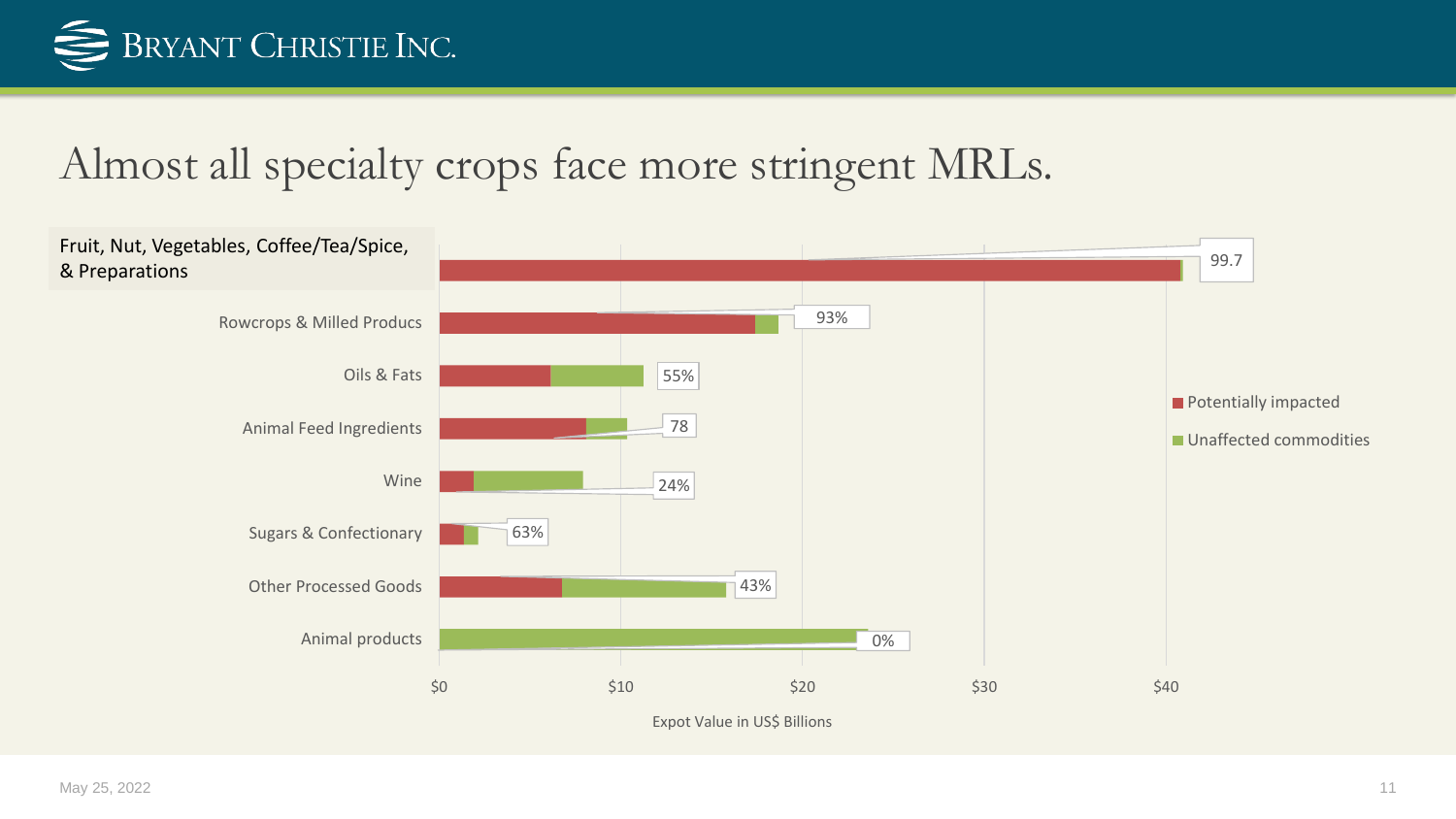

## Within U.S. exports,  $46\%$  of the potentially affected value is in specialty crops.

|                                             |                                            |    |               | Commodity                                        | Annual US Exports to EU<br>(\$ Million)<br>2016-2020 Average |
|---------------------------------------------|--------------------------------------------|----|---------------|--------------------------------------------------|--------------------------------------------------------------|
|                                             |                                            |    |               | <b>Other Potentially Affected</b><br>Commodities | \$3,778                                                      |
|                                             |                                            |    |               | <b>Nuts</b>                                      | \$2,503                                                      |
|                                             |                                            |    |               | Prepared Fruit, Veg., Tree Nuts                  | \$136                                                        |
|                                             |                                            |    |               | Vegetables                                       | \$243                                                        |
|                                             |                                            |    |               | Fruits                                           | \$145                                                        |
|                                             |                                            |    |               | Coffee, Tea & Spices                             | \$34                                                         |
|                                             |                                            |    |               | <b>TOTAL</b>                                     | \$6,839                                                      |
|                                             | <b>Nuts, 36%</b>                           |    |               |                                                  |                                                              |
| Other Potentially Affected Commodities, 54% | Prepared Fruit   Vegetables,<br>& Veg., 4% | 3% | Fruits,<br>2% | Coffee, Tea, & Spices,<br>0.5%                   |                                                              |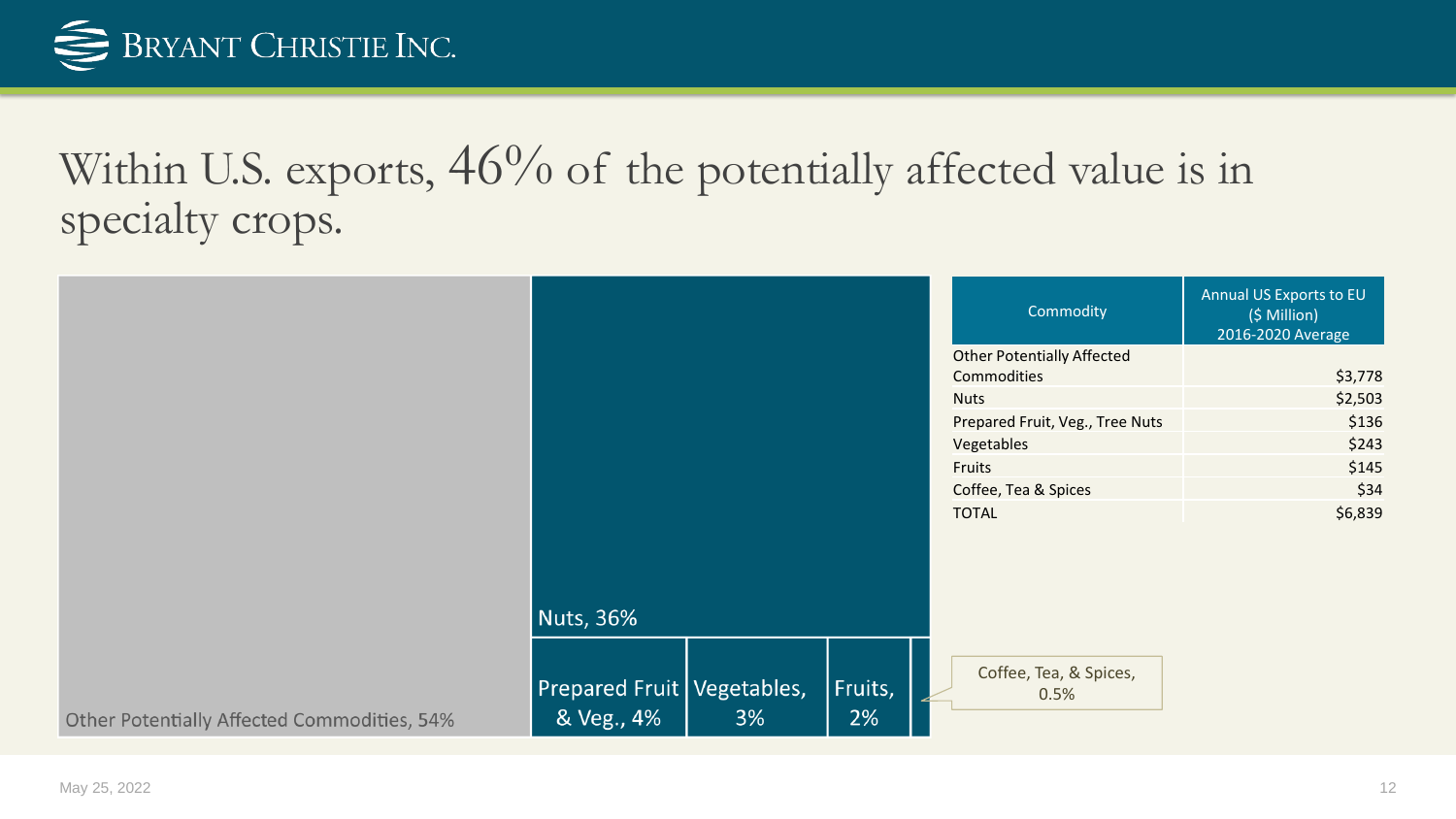

Specialty Crops are important, exposed agri-food exports to the EU.

EU MRL policy matters for U.S. Specialty Crops.

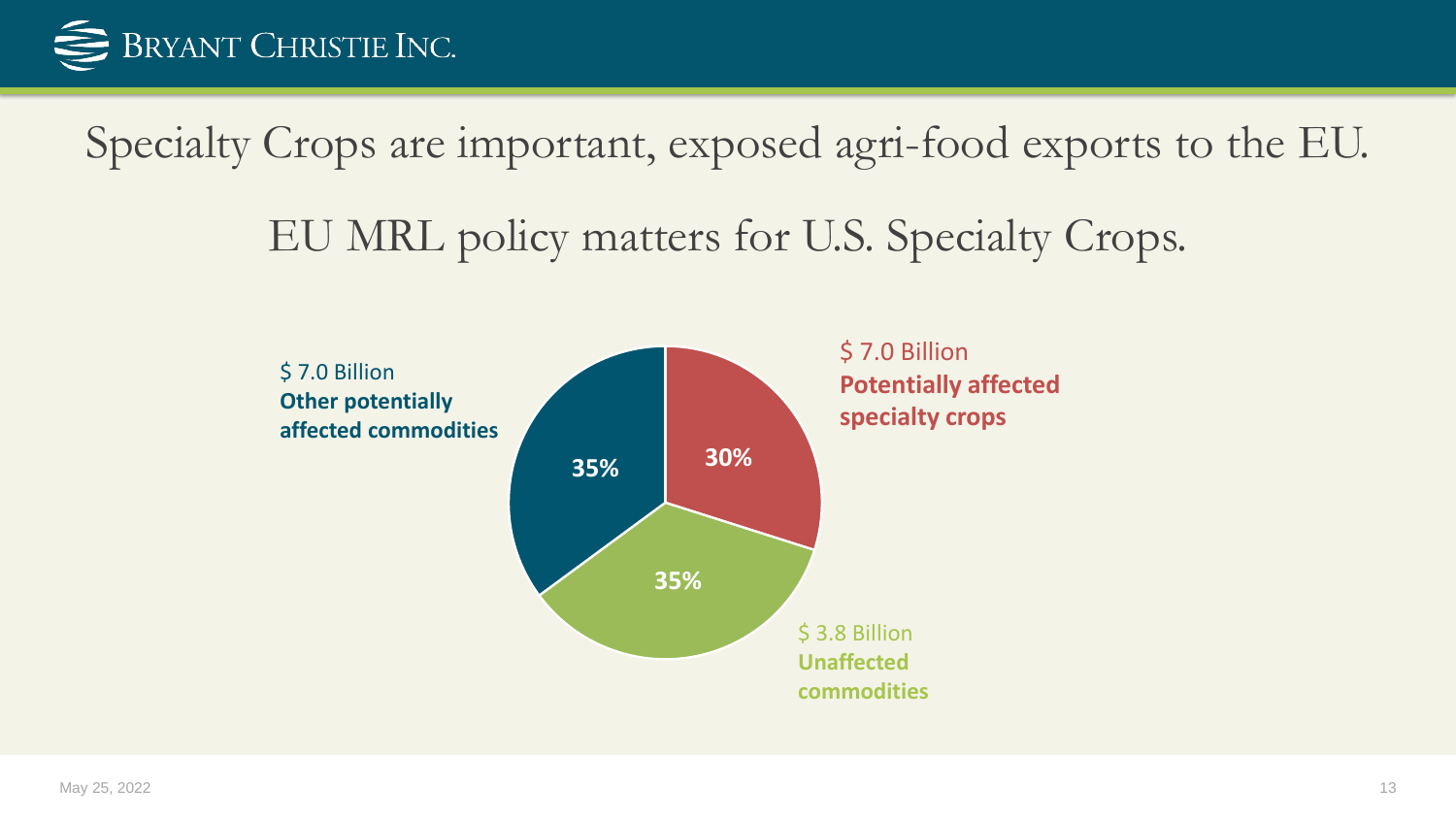

#### **Thank you!**

Please contact BCI if we may be of assistance.

Julie Cerenzia, PhD Director of Research and Information Services Bryant Christie Inc. Seattle, WA, USA [julie.cerenzia@bryantchristie.com](mailto:Julie.Cerenzia@bryantchristie.com)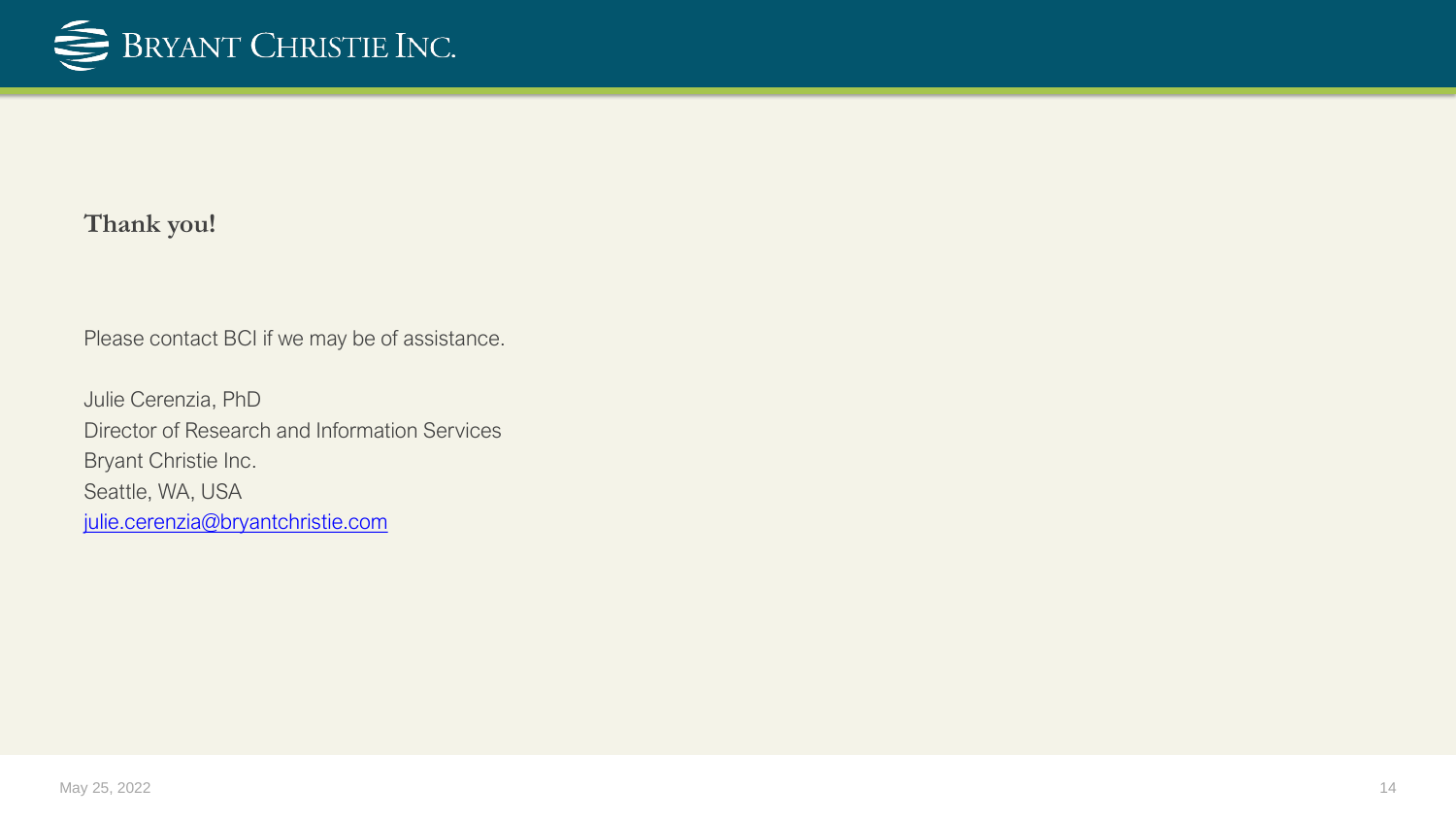

Tree nuts make up  $36\%$  of the value of potentially affected U.S. commodities.

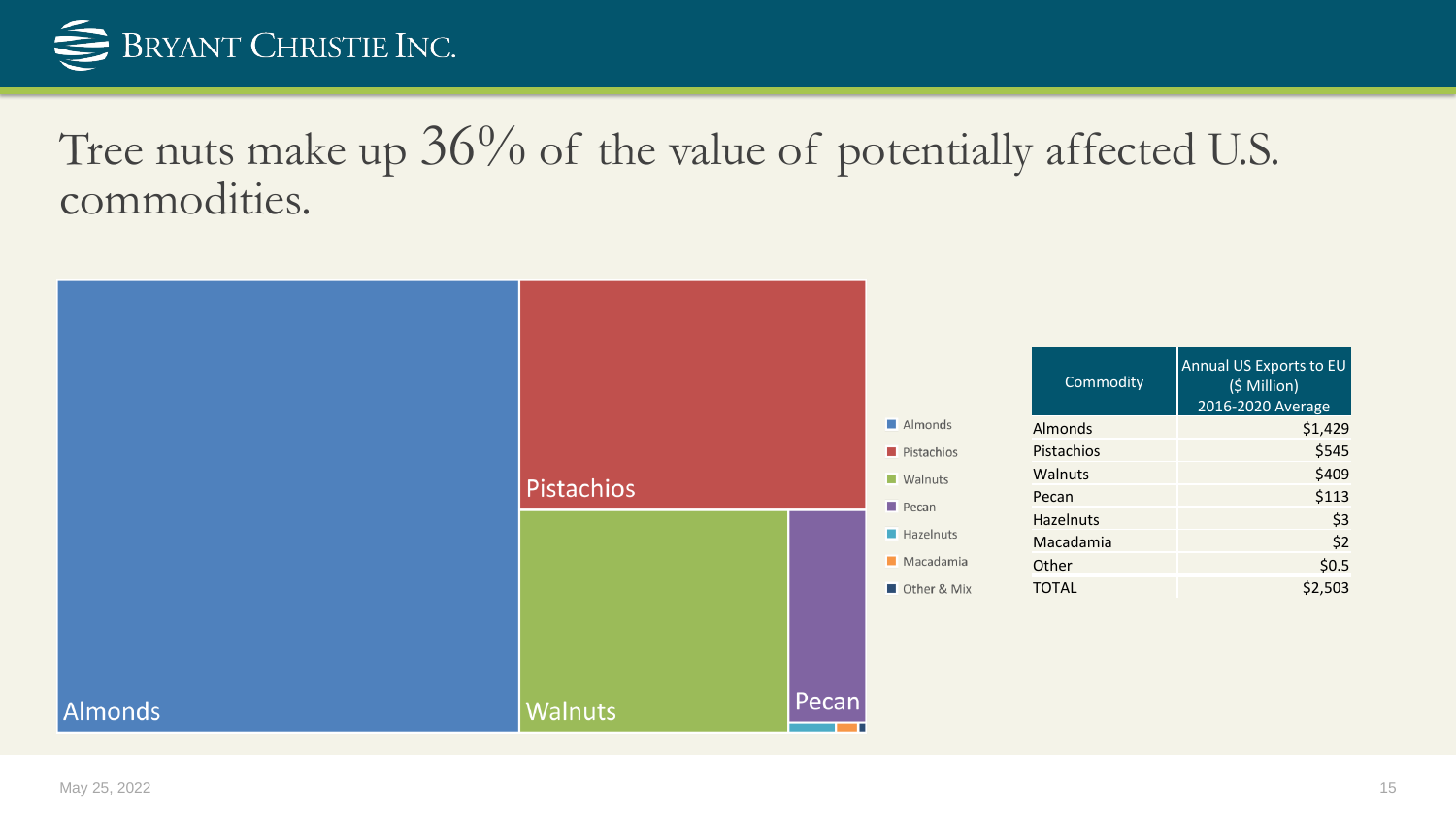

Fruits and vegetables – fresh, frozen, and dried – make up  $5\%$  of the value of potentially affected U.S. commodities



| Dried fruit               | \$85.2 m |
|---------------------------|----------|
| Prunes                    | \$43.4 m |
| Grapes, currants, sultana | \$41.8 m |
| + Apples, Peaches,        |          |
| Nectarines, Apricots,     |          |
| Pears                     |          |

| Fresh/dried   | \$13.7 m |
|---------------|----------|
| Mango, guava  | \$10.8 m |
| Dates         | \$2.1 m  |
| Avocados      | \$0.7 m  |
| + Fig, Melon, |          |
| Pineapple     |          |

| Frozen fruit    | \$6.5 m            |
|-----------------|--------------------|
| Genus vaccinium | \$4.9 <sub>m</sub> |
| Cherries, sour  | \$1.3 m            |
| Cherries, sweet | \$0.2 m            |
| + Berries       |                    |
|                 |                    |

| Fresh fruit         | \$3.7 <sub>m</sub> |
|---------------------|--------------------|
| Genus vaccinium     | \$1.1 m            |
| Grapes              | \$1.0 <sub>m</sub> |
| <b>Cherries</b>     | \$0.8 <sub>m</sub> |
| Raspberries         | \$0.4 m            |
| <b>Strawberries</b> | \$0.4 m            |
| + Apples, Pears,    | \$1.2 m            |
| Papaya              |                    |